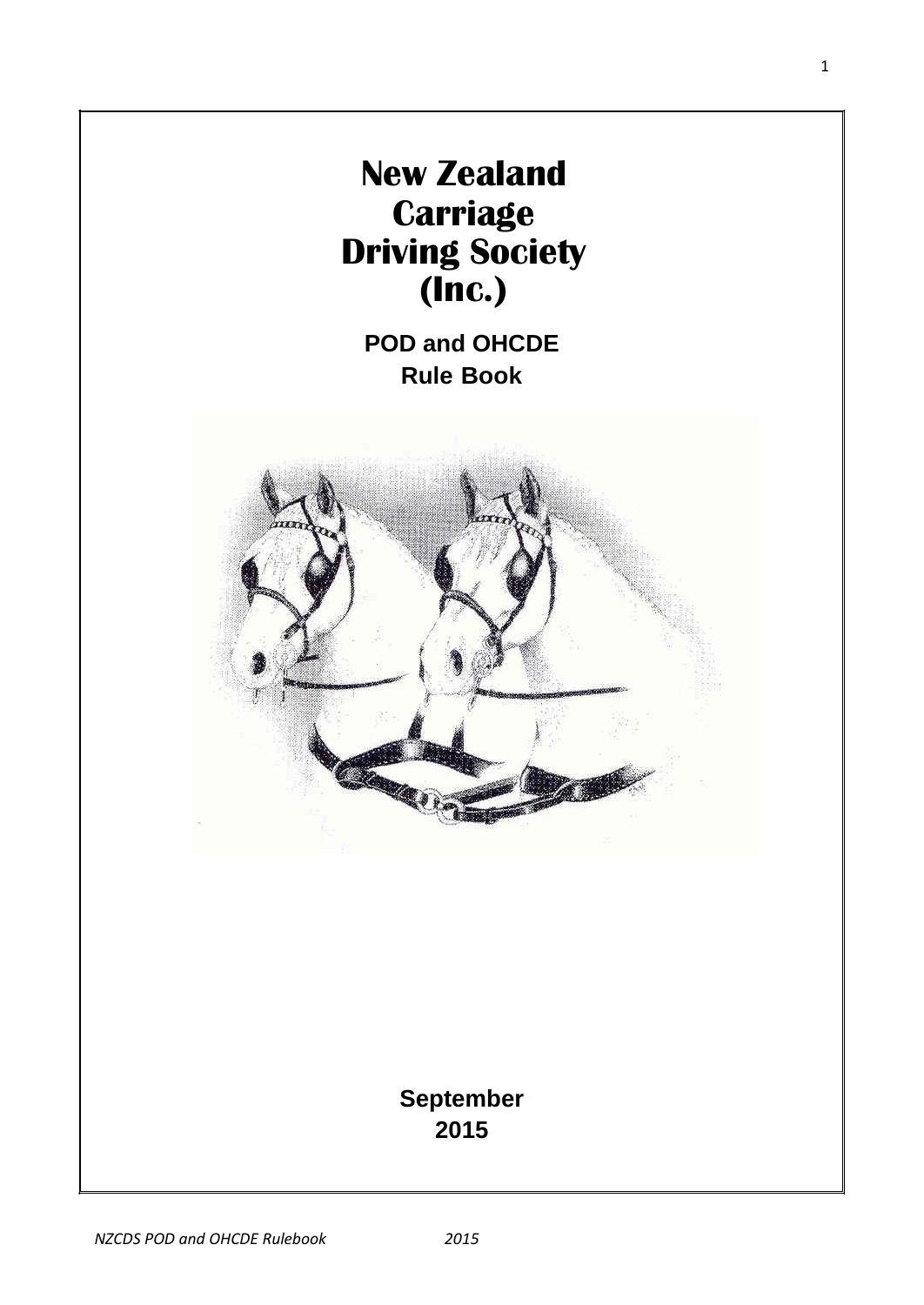**Where a ruling is not specifically discussed in this manual, the NZCDS Rulebook based on the 2014 FEI driving Rules applies.** 

# **Table of Contents**

| <b>Section</b> | <b>Description</b>                                                                | Page |
|----------------|-----------------------------------------------------------------------------------|------|
| 1              | Categories and Levels                                                             | 3    |
| $\overline{2}$ | Competitors - Definition of.                                                      | 3    |
| 3              | Novice to Open Class progression and Point allocation at POD Competitions         | 3    |
| 4              | Grooms                                                                            | 4    |
| 5              | Animals                                                                           | 4    |
| 6              | Vehicles                                                                          | 4    |
| 7              | <b>Dress</b>                                                                      | 4    |
| 8              | Competition A: Dressage (Referred to as Precision and Paces at POD competitions)  | 5    |
| 9              | Competition B: Cone Driving (Referred to as Obstacle Driving at POD competitions) | 6    |
| 10             | Competition C: Marathon and Marathon Obstacle Driving                             | 7    |
|                |                                                                                   |      |
| Appendix       |                                                                                   |      |
| 1              | POD and OHCDE Personnel Requirements                                              | 10   |
| 2              | POD and OHCDE Gear Requirements                                                   | 11   |
| 3              | Example of a OHCDE Event format and timing                                        | 12   |
|                |                                                                                   |      |
|                |                                                                                   |      |
|                |                                                                                   |      |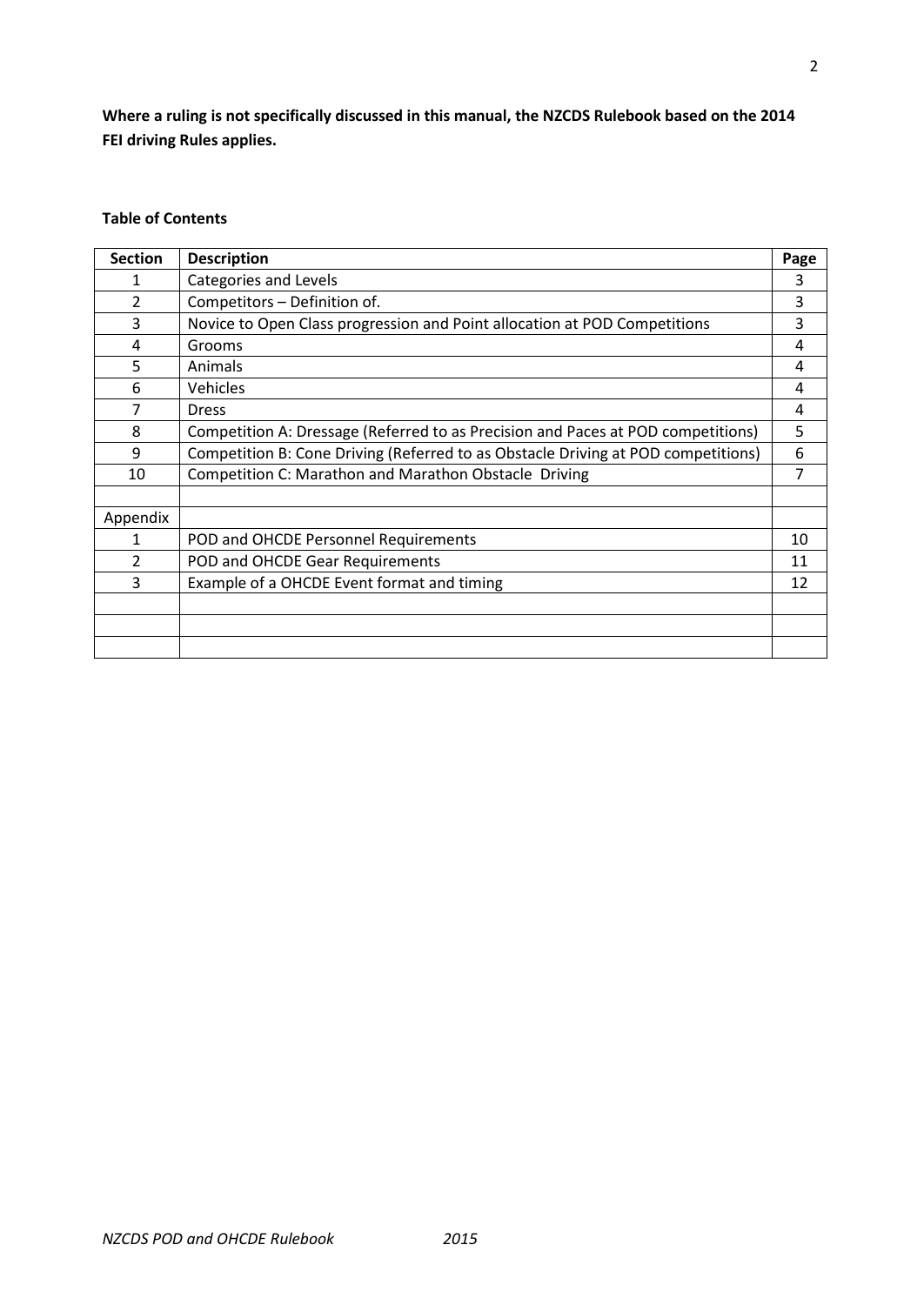#### **Section 1: Categories and Levels**

## **1.1** P.O.D. Classes

| <b>Class</b> | <b>Description</b>              |
|--------------|---------------------------------|
|              | Open Combination - All Heights  |
|              | Novice Combination - All Height |
|              | Donkey / Mule - All Heights     |

The event manager has the right to split / combine classes.

# **1.2** O.H.C.D.E Classes

| <b>Class</b> | <b>Description</b>                |
|--------------|-----------------------------------|
| 1.1          | Horses Over 148cm                 |
| 1.2          | Ponies Over 128cm and under 148cm |
| 1.3          | Ponies Under 128cm                |
| 2.1          | Donkeys                           |
| つつ           | <b>Mules</b>                      |

The event manager has the right to split / combine classes.

#### **Section 2: Competitors**

**2.1** Competitors will be treated as a Horse/ Driver combination. ( Henceforth referred to as a Competitor.)

#### **Section 3**: **Novice to Open Class progression and Point allocation at POD Competitions**

**3.1** All competitors may choose to commence competing in POD's at the Novice grade.

**3.2** A Competitor may choose to upgrade at any time from NOVICE to OPEN grade for P.O.D competitions

**3.3** Once in Open grade a competitor remains in Open grade (subject to 3.6 below)

**3.4** A NOVICE competitor will automatically move into OPEN grade after having won Five (5) First Places overall in NOVICE grades in any of the NZCDS LISTED POD Competitions, over any period of time. Including the NI POD Championship.

**3.5** In the case where there are more than TWO COMPETITIONS in ONE EVENT a competitor will complete the EVENT in the GRADE in which they entered.

**3.6** An OPEN grade Driver acquiring a horse, the horse not in OPEN grade, may choose to move back to NOVICE grade.

**3.7** An OPEN grade Driver acquiring a horse, already in OPEN grade, will remain in OPEN grade.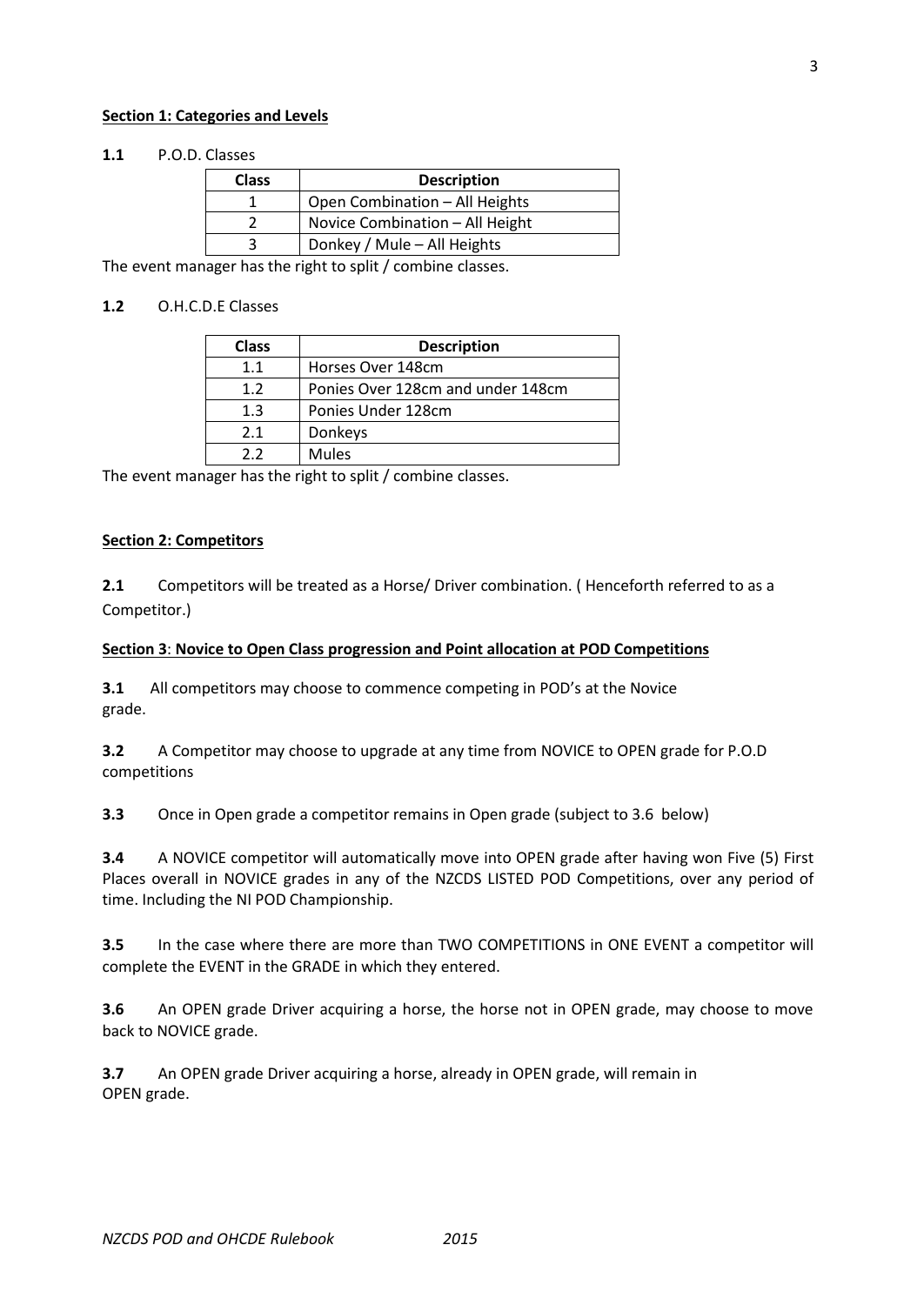**3.8** Points will be given in each NZCDS LISTED POD Competition in OPEN or NOVICE grade as:-

| 1st | 10 points |
|-----|-----------|
| 2nd | 8 points  |
| 3rd | 6 points  |
| 4th | 4 points  |
| 5th | 2 points  |

These points are accrued for a single season, and determine the placing for the season POD points prizes.

## **Section 4**: **Grooms**

**4.1** Grooms optional for Singles.

**4.2** Grooms compulsory for Multiples. Refer to NZCDS rulebook for number of grooms required.

**4.3** For Singles, if a Groom is carried at the start of the MO (POD) or Marathon (OHCDE) phase they must then be carried for the whole of that phase in that competition.

**4.4** For Singles a Groom may not be added during the MO (POD) or Marathon (OHCDE) phase if one is not carried at the commencement of that phase.

**4.5** Grooms may stand on the back step for all phases.

**4.6** Grooms giving assistance, including verbal or physical directions; sliding, lifting for moving the vehicle in any way during the Dressage or Cones phase will incur 20 penalties for their competitor for each incident.

**4.7** Grooms under 16 yrs acceptable with parental and event manager approval.

**4.4** Grooms may ride on more than one vehicle if time permits.

#### **Section 5: Animals**

**5.1** Animals may compete only once in any competition.

**5.2** Animals may wear boots and / or bandages during all phases of the competition.

#### **Section 6: Vehicles**

**6.1** The competitor will use the same vehicle for all three phases

**6.2** Pneumatic tires are permitted

**6.3** Minimum wheel width for all carriages is 138cm – 140cm. Event Manager may allow other width carriages.

#### **Section 7: Dress**

**7.1** Marathon dress to be worn throughout all phases of the competition.

*NZCDS POD and OHCDE Rulebook 2015*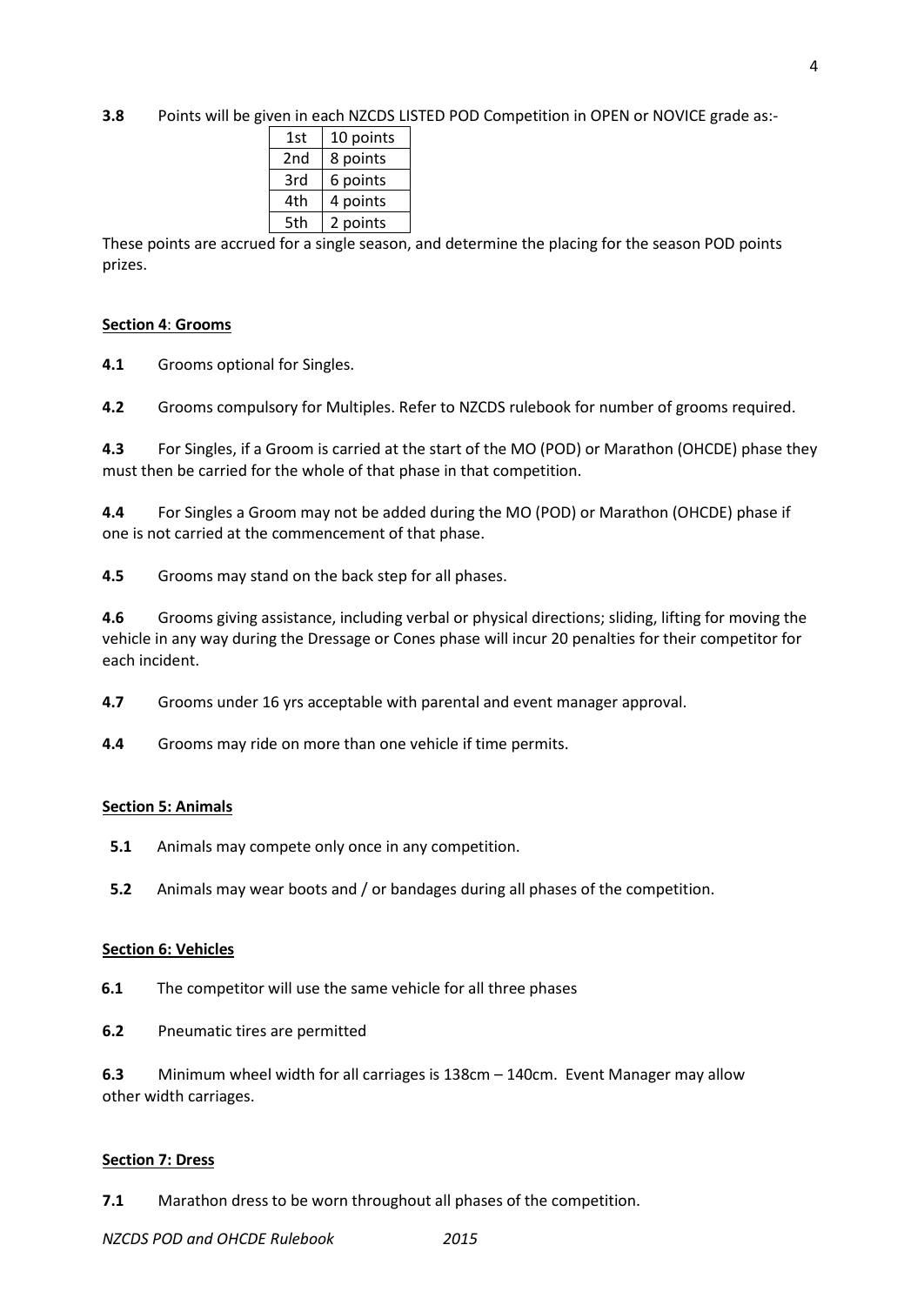# **Section 8: Competition A: Dressage (Referred to as Precision and Paces at POD competitions)**

**8.1** The arena at POD and OHCDE competitions will be a minimum size of 50 x 20 meters and the markers will be equally spaced apart.

**8.2** The dressage test for the competition season will be determined by the Dressage Committee at the start of the competition season. The tests will have a maximum possible score of 100. These tests will be maintained within the NZCDS Dressage Manual and test available on the NZCDS website.

- **8.3** Errors of Course and any incidents to be noted, marked, and scored as per NZCDS Rules.
- **8.4** Movements to be marked from a possible score of 10 for each movement.
- **8.5** Writers are optional for both POD and OHCDE competitions. Comments are not required.

# **8.6 Judges**

**8.6.1** For P.O.D Competitions:

Two judges are required. One judge to assess and mark paces. The other judge to assess and mark the precision of the movements. The judge marking precision to be located at C and will notify the competitor of any errors of Course as per NZCDS rules. The other judge is to be located at either B or E.

**8.6.2** For O.H.C.D.E Competitions:

One judge is required. Judge is to assess dressage as per NZCDS Rules. The judge is to be located at C and will notify the competitor of any errors of Course as per NZCDS rules.

# **8.7 Penalties**

**8.7.1** For P.O.D Competitions:

The two judges scores are totaled and divided by two to attain an average score out of 100. This is subtracted from 100 to give the competitors penalties for competition A. Penalties for errors of course are added following this.

# **8.7.2** For O.H.C.D.E Competitions:

The judges scores are totaled to give a score out of 100. This is subtracted from 100 to give the competitors penalties for competition A. Penalties for errors of course are added following this.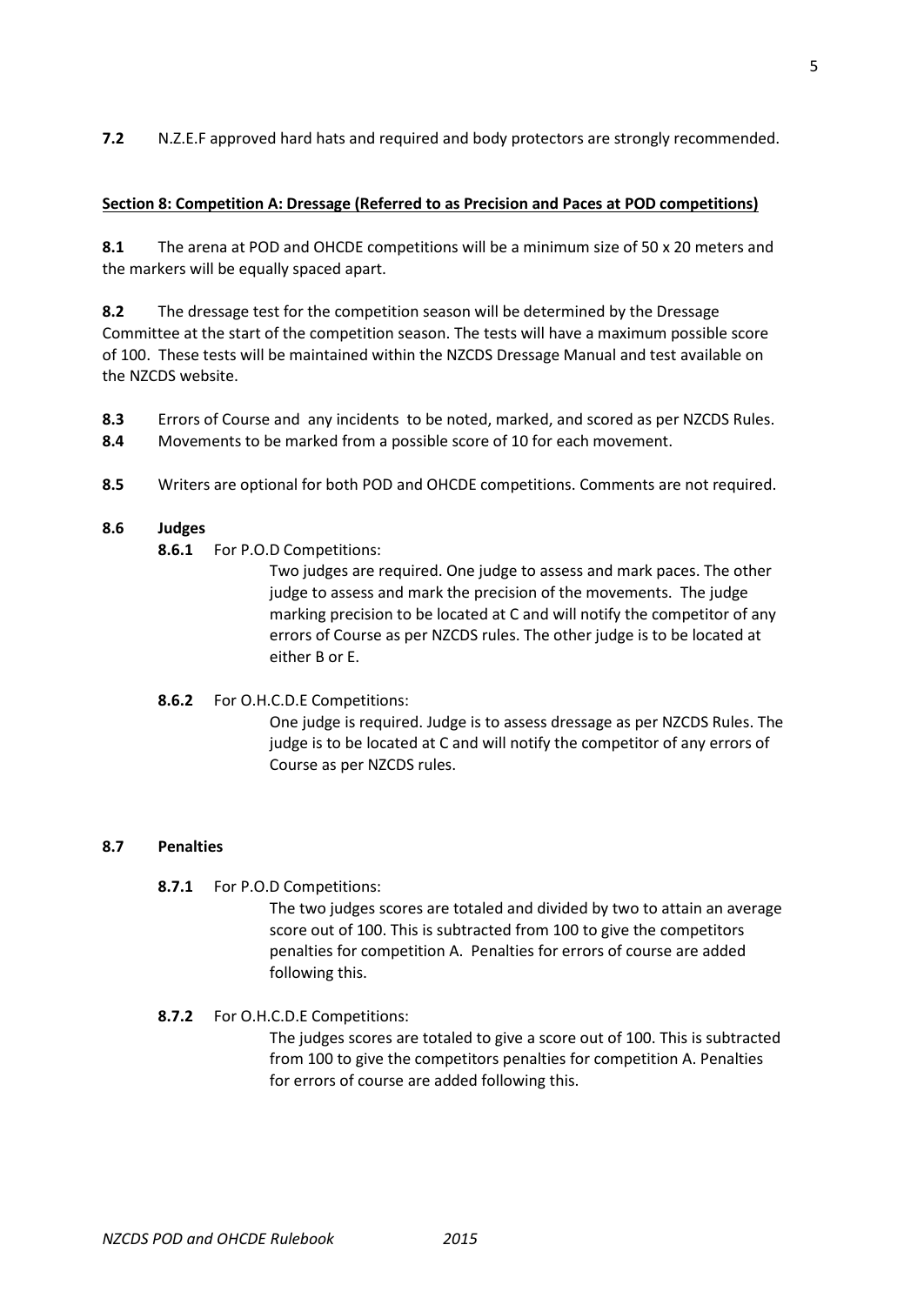#### **Section 9: Competition B: Cone Driving (Referred to as Obstacle Driving at POD competitions)**

# **9.1 Course**

**9.1.1a** For P.O.D Competitions:

The course shall have a minimum of 10 and a maximum of 12 numbered gates and should not exceed 500 metres

#### **9.1.1b** For O.H.C.D.E Competitions:

The course shall have a minimum of 10 and a maximum of 20 numbered gates and should be between 400m and 800m in length.

- **9.1.2** Obstacle gate markers shall be numbered sequentially. Official F.E.I type cones need not be used but all obstacle gates must have a dislodgeable element.
- **9.1.3** The course may include one multiple obstacle.
- **9.1.4** The starting line may not be less than 5 meters from the first obstacle. The finishing ` line may not be less than 5 meters from the final obstacle.

## **9.2 Speed**

**9.2.1** For P.O.D Competitions:

The target time will be calculated from a speed of 220 meters per minute for horses and ponies and 200 meters per minute for donkeys.

**9.2.2** For O.H.C.D.E Competitions:

The allowed time will be calculated from a speed of 230 meters per minute for horses and ponies and 200 meters per minute for donkeys.

#### **9.3 Penalties**

**9.3.1** There will be 5 penalties for a "knock-down".

#### **9.3.2** For POD Competitions:

A competitor will incur one penalty point for each second either above or below the target time.

#### **9.3.3** For OHCDE Competitions:

A competitor will incur 0.2 penalty point for each second above the allowed time.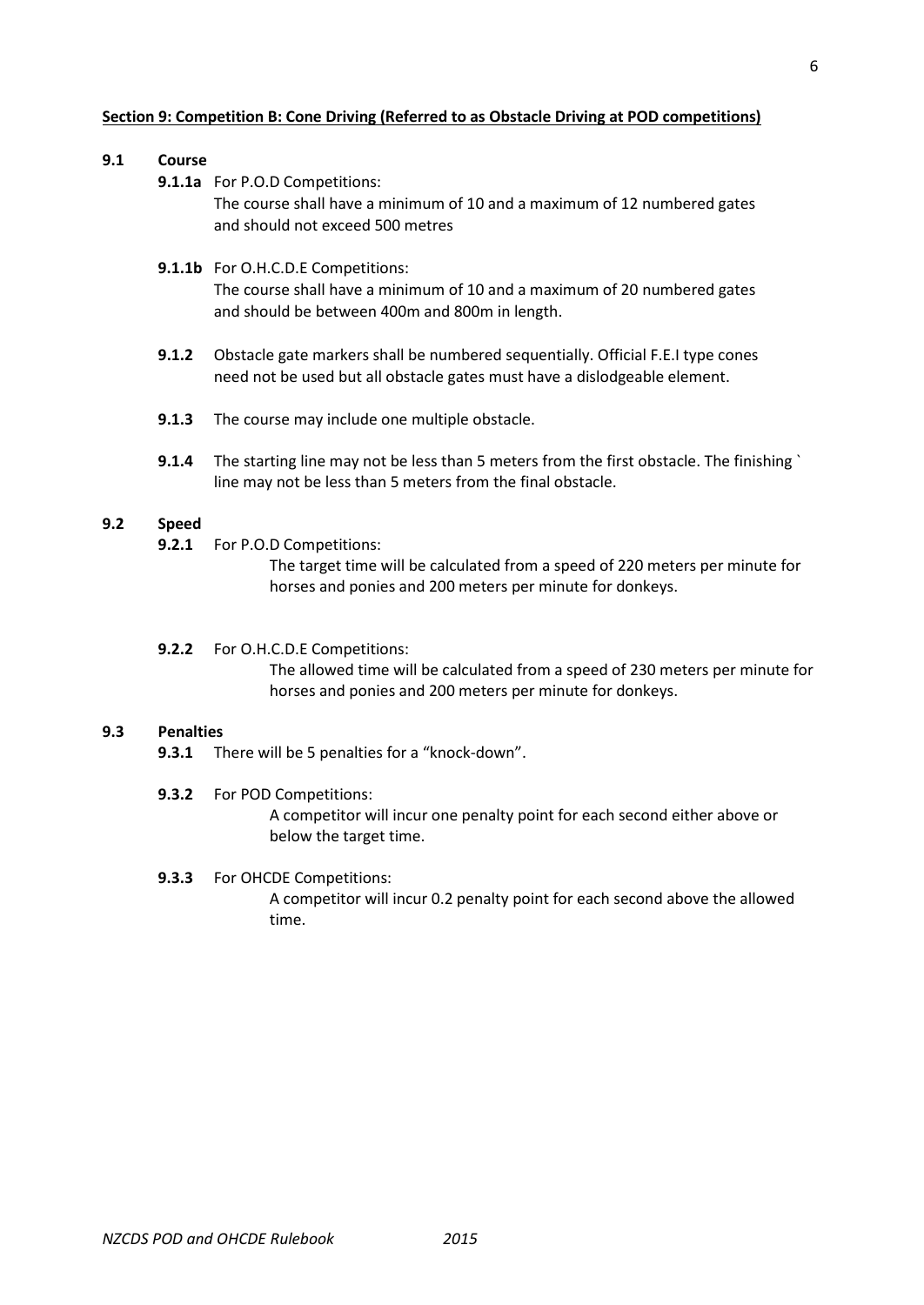#### **Section 10: Competition C: Marathon and Marathon Obstacle Driving**

# **10.1 MARATHON and MARATHON OBSTACLES**

**10.1.1** For POD Competitions:

| 10.1.1.1 | Each competitor will drive four (4) marathon obstacles (MO).                                                                                                                                               |  |
|----------|------------------------------------------------------------------------------------------------------------------------------------------------------------------------------------------------------------|--|
| 10.1.1.2 | Each MO will be timed individually.                                                                                                                                                                        |  |
| 10.1.1.3 | M.O's may be erected singly or in pairs.                                                                                                                                                                   |  |
| 10.1.1.4 | The maximum length of each individual M.O. will not exceed<br>250 meters.                                                                                                                                  |  |
| 10.1.1.5 | There will be a maximum of five (5) Gates for each M.O.                                                                                                                                                    |  |
| 10.1.1.6 | MO's may have any number of "knock-down" elements.                                                                                                                                                         |  |
| 10.1.1.7 | Where the M.O.'s are erected in pairs with a common<br>Start/Finish there must be provision for the competitor to<br>circle/pause, to allow Timekeepers to reset watches and<br>Judges to be repositioned. |  |
| 10.1.1.8 | M.O.'s, singly or in pairs, may be "Reflagged" to constitute<br>another M.O., at the discretion of the event manager.                                                                                      |  |
| 10.1.1.9 | MO's are to be judged as per the NZCDS Rulebook and<br>penalties awarded as per the NZCDS Rulebook.                                                                                                        |  |

#### **10.1.2** For OHCDE Competitions:

- **10.1.2.1** Each competitor will drive a marathon course of between 4km to 7km. There will be a minimum of 3 and a maximum of 5 marathon obstacles located within the marathon course. Directional arrows and Km markers are to direct the competitors around the course.
- **10.1.2.2** Competitors are to be shown around the course prior to the commencement of Competition A (Dressage) and competitors should be given the appropriate time to walk the MOs during the course viewing.
- **10.1.2.3** The minimum and allowed times for the marathon course are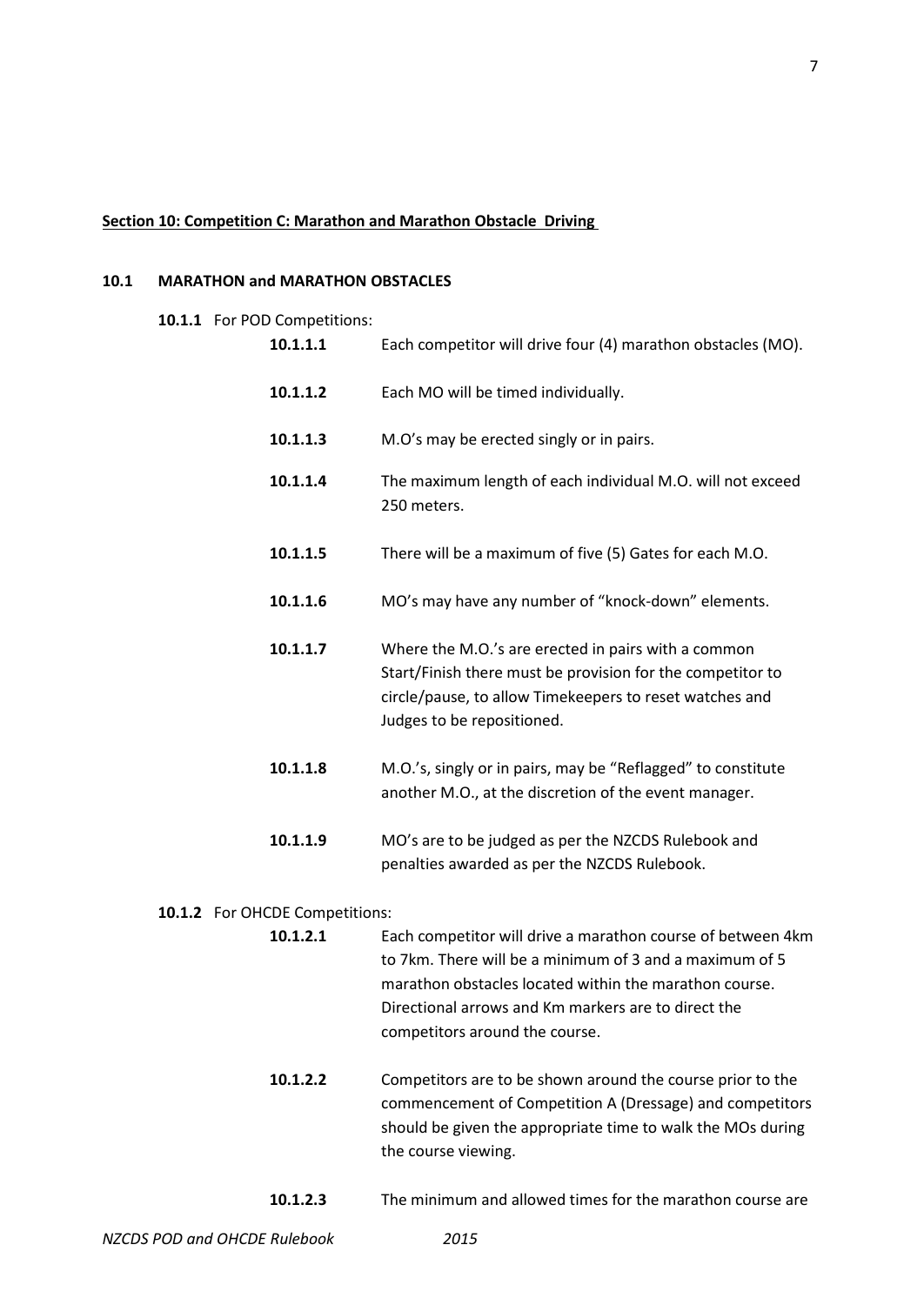to be calculated as per the NZCDS Rulebook for Section E of a FEI CDT (Minimum time is three (3) minutes less than the allowed time).

**10.1.2.4** The speeds for calculating the minimum and allowed times are as follows:

| <b>Class</b> | <b>Description</b>                | Speed Km/h |
|--------------|-----------------------------------|------------|
| 1.1          | Horses Over 148cm                 | 13 km/h    |
| 1.2          | Ponies Over 128cm and under 148cm | 12km/h     |
| 1.3          | Ponies Under 128cm                | 11 km/h    |
| 2.1          | Donkeys                           | 8 km/h     |
| 22           | <b>Mules</b>                      | 11 km/h    |

Multiples are allocated their speed as per their height class.

# **10.2 PENALTIES (for both POD and OHCDE competitions)**

- **10.2.1** Penalties for time inside an obstacle are accrued at 0.5 of a penalty for each commenced second inside an obstacle.
- **10.2.2** If a competitor dislodges a dislodgeable element within a MO, the penalty is five (5) penalty points.
- **10.2.3** For OHCDE Competitions, the penalty for being outside of the allowed and minimum times is 0.2 penalties per second.
- **10.2.4** All other penalties are as per the NZCDS Rulebook.

**<sup>10.1.2.5</sup>** MO's are to be judged as per the NZCDS Rulebook and penalties awarded as per the NZCDS Rulebook.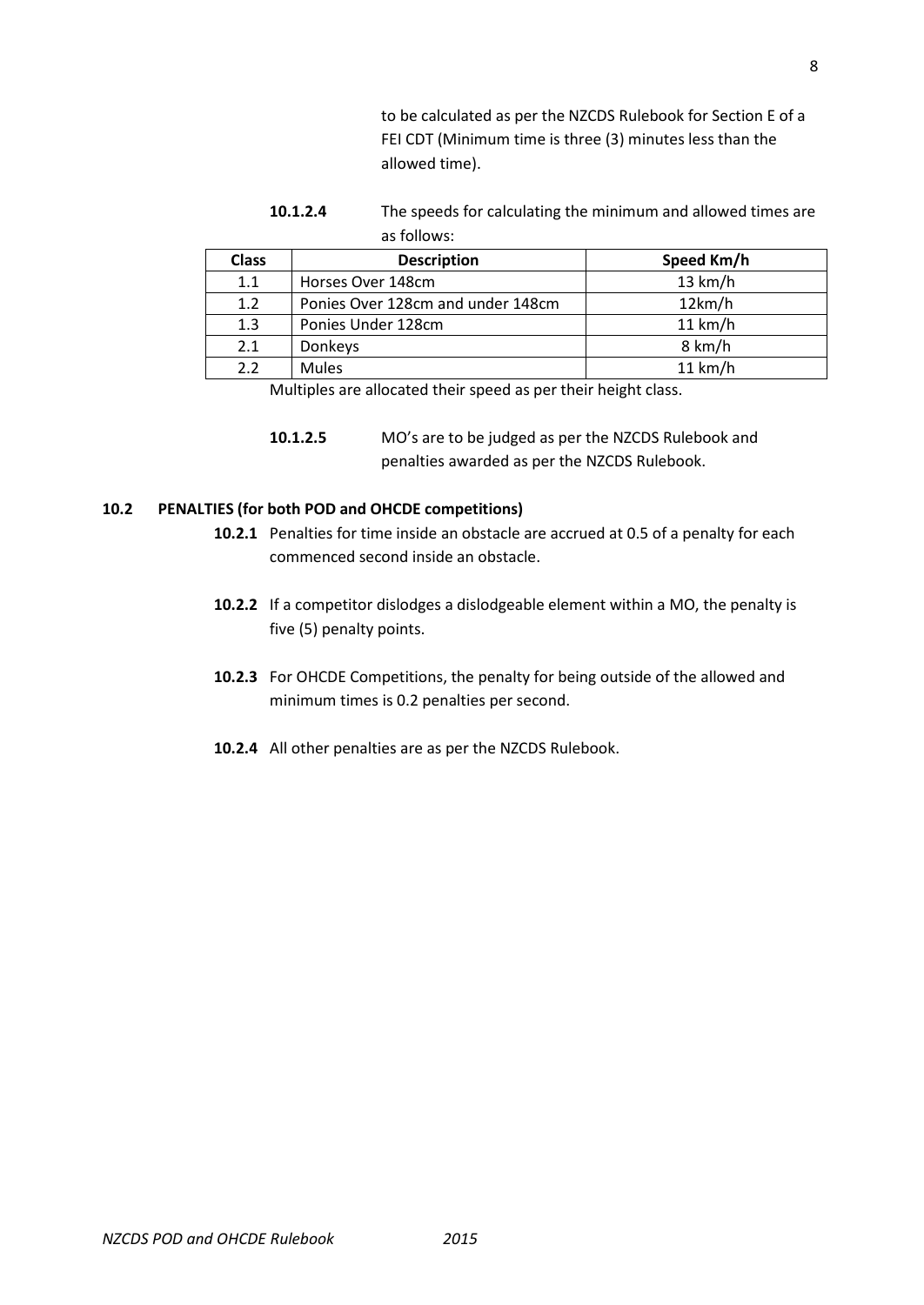# **Appendix**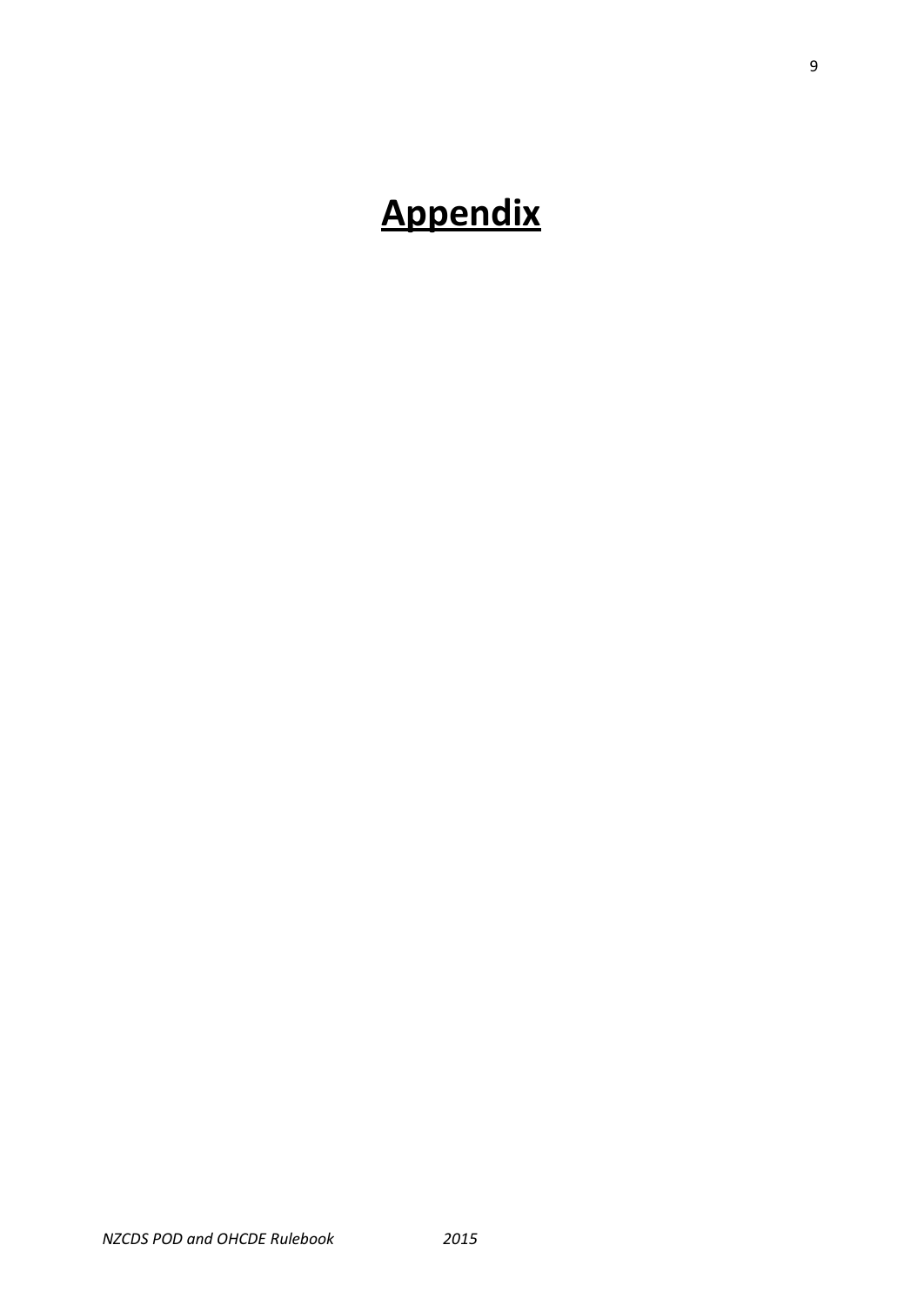# **Appendix 1: Running Requirements – Personnel.**

# Running Requirements (Personnel) - POD

**Course Designer:** Ideally the course should be set up the day prior to the competition.

**Event Secretary /Scorer:**: Takes entries as competitors arrive, compiles the scores, provides times allowed for marathon, ensure the needed score sheets are ready prior to event day.

**Event Manager:** This persons role is similar to that of a TD and chief judge combined. Can be the course designer. The job entails running the course viewing, competitor briefing and steward briefing and to rove around the course throughout the competition to ensure that the stewards are comfortable with their jobs and that things are running to time and plan.

**Dressage Judge (Two):** One judge will be judging paces, the other precision

**Marathon Obstacle Judge / Steward.** 

**Cones Judge. Cones Writer / Assistant.**

# Running Requirements (Personnel) - OHCDE

**Course Designer:** Ideally the course should be set up the day prior to the competition.

**Event Secretary /Scorer:**: Takes entries as competitors arrive, compiles the scores, provides times allowed for marathon, ensure the needed score sheets are ready prior to event day.

**Event Manager:** This persons role is similar to that of a TD and chief judge combined. Can be the course designer. The job entails running the course viewing, competitor briefing and steward briefing and to rove around the course throughout the competition to ensure that the stewards are comfortable with their jobs and that things are running to time and plan.

**Dressage Judge (One):** It is recommended that this judge be a recognized NZCDS dressage judge or a listed ridden dressage judge.

**Dressage Writer (One).**

**Marathon Section Start / Finish Steward.**

**Marathon Obstacle Stewards** – Best Practice is two stewards per obstacle, if not available one capable steward per obstacle is acceptable.

**Cones Judge.** 

**Cones Writer.**

**Cones Assistant** (optional, if not available writer and judge can manage)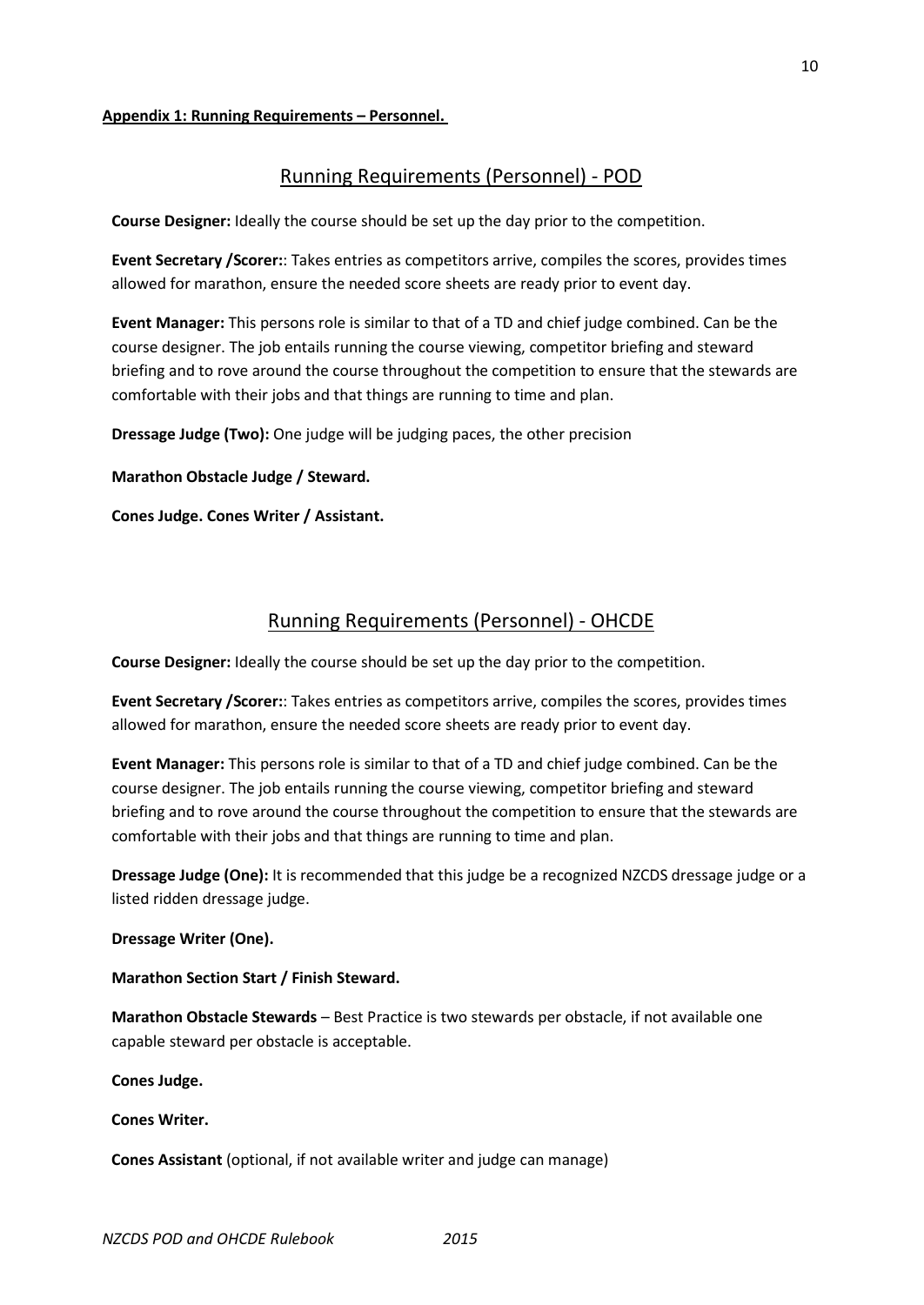# **Appendix 2: Running Requirements - Gear**

# Running Requirements – Gear – POD / OHCDE

## **DRESSAGE**

**Dressage Arena and letters**: Minimum 50 x 20

**Dressage Bell:** A bell is required for the dressage or alternatively a vehicle horn can be used.

**Dressage Sheets, Clipboard and Pens:** One sheet per competitor upon a clipboard should be supplied to the dressage judge, to check and pass on to the dressage writer. It is recommended that spare dressage sheets are available also.

# **MARATHON**

**Marathon Obstacle Letters and start / finish gates:** 3 to 5 Marathon Obstacles Only

**Marathon Sheets/Clipboard and pens:** The steward at the start and finish will require 2 sheets to record the start times and the finish times of the competitors. The Marathon Obstacle Stewards will require a marathon obstacle sheet per competitor per obstacle. These should be supplied on clipboards with pens.

**Marathon Course Directional Arrows/Stakes and Km markers:** Course should be well marked with clear directions. A lap system works well and helps keep marathon obstacles close to competitor camp, providing ease of access for walking. Km marker must be placed at each Km on course. Course should be between 4 and 6km in distance. *(Not Required for POD)*

**Stopwatches:** Each Obstacle requires 2 stopwatches, and the start/finish requires an actual time clock (digital).

# **CONES**

**Cones:** Cone Course must have between 10 and 20 gates with a maximum of 1 multiple gate (gates with  $a/b/c/d$ ). Cones are recommended to be measured to be carriage width plus 300mm, but if necessary (due to lack of stewards) cone course can be set to a predetermined distance (1800mm

recommended). **A measuring tape or bar will be required** to set and remeasure cones.

**Cone Numbers:** Cone Numbers may be labelled on the surface of the cones or on a surface outside the cones, and set as per FEI rules.

**Whistle:** It is recommended that a whistle or bell (different to that used in dressage) is used, so that competitors can clearly distinguish between the two signals, especially if the dressage and cones are located close to one another.

**Stopwatches:** Another 2 stopwatches are required for the cone course.

**Cone Course Sheets/Clipboard and pens:** A cone course judging sheet upon a clipboard with pens to be supplied to the cones writer.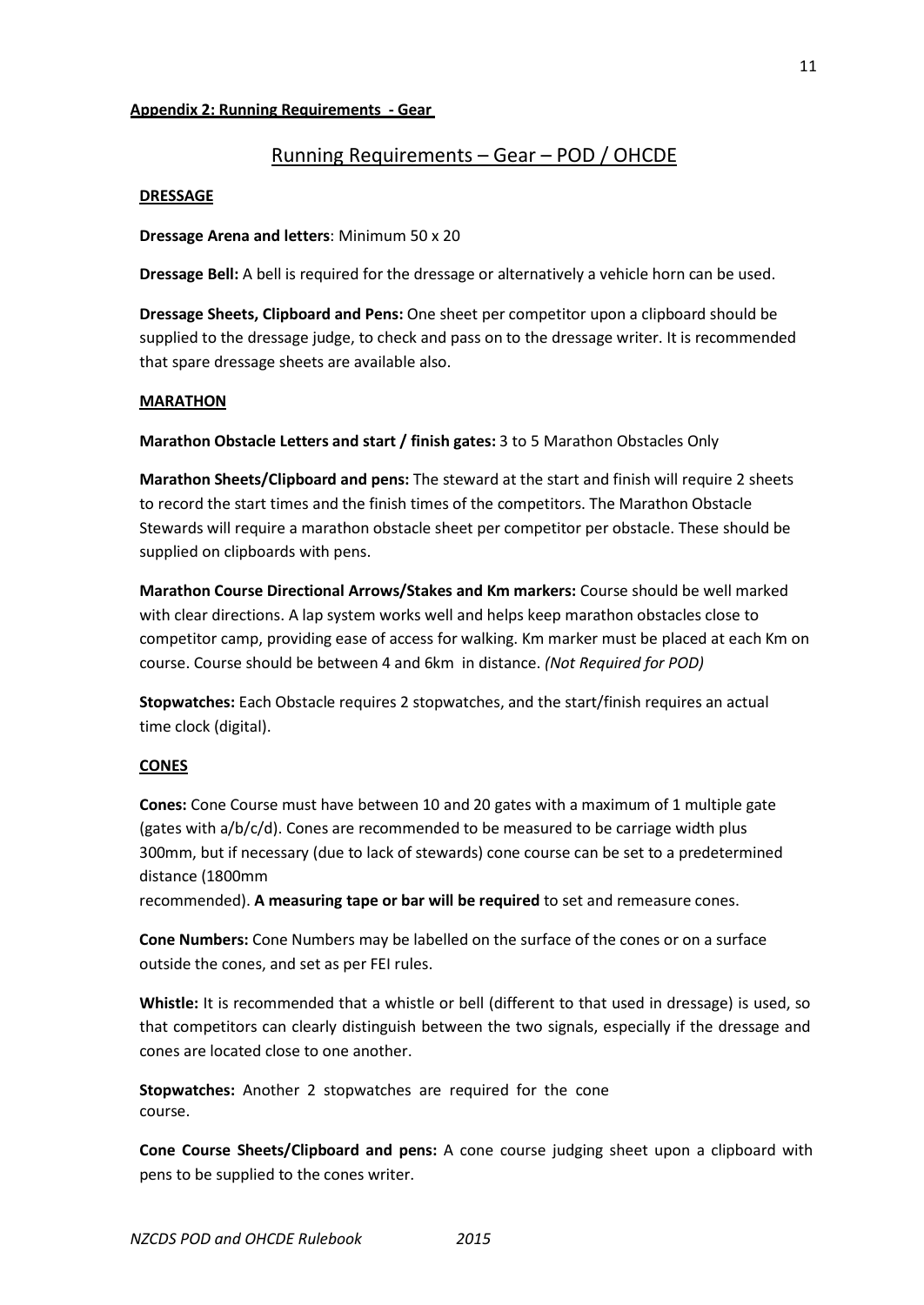# **Appendix 3: Example of a OHCDE Event format and timing**

# OHCDE Event Format.

# *A typical OHCD Event Programme:*

**Prior to Event:** Venue visited and confirmed as suitable, Event Advertised, entries collated (or can be taken on day), dressage test and other scoring sheets prepared, judges and stewards confirmed.

**Day prior to event:** Course Designer, Event Secretary and others set up venue (dressage arena, marathon course, obstacles and cone course). Distance and course details are provided to scorer for scoring programme set up.

# **Day of Event**

**8.30am**: Marathon Obstacles and Cones are open for Competitors to walk.

**10.30am**: Official Course Viewing Commences, followed by competitor briefing

# **11.00am:**Steward Briefing

# **11.30am:** Competition Commences.

As competitor completes dressage test, they move straight to the start of the marathon course, where, the starter starts them on the nearest minute after their arrival. (Try keep the start of the marathon and the finish in the same place, and try keep it relatively nearby to the dressage arena). Following the completion of the marathon, the competitor moves straight to the cone course and completes this when signaled by the cone course judge. The three phases of competition should take a maximum of one hour per competitor.

If there are a great number of entries, it is useful to have a extra roving steward collecting score sheets and returning these to the scorer.

**Approx 1.30pm (dependent on numbers):** All competitors are finished and off course.

**Approx 2.00pm:** Scoring is complete, prize giving commences.